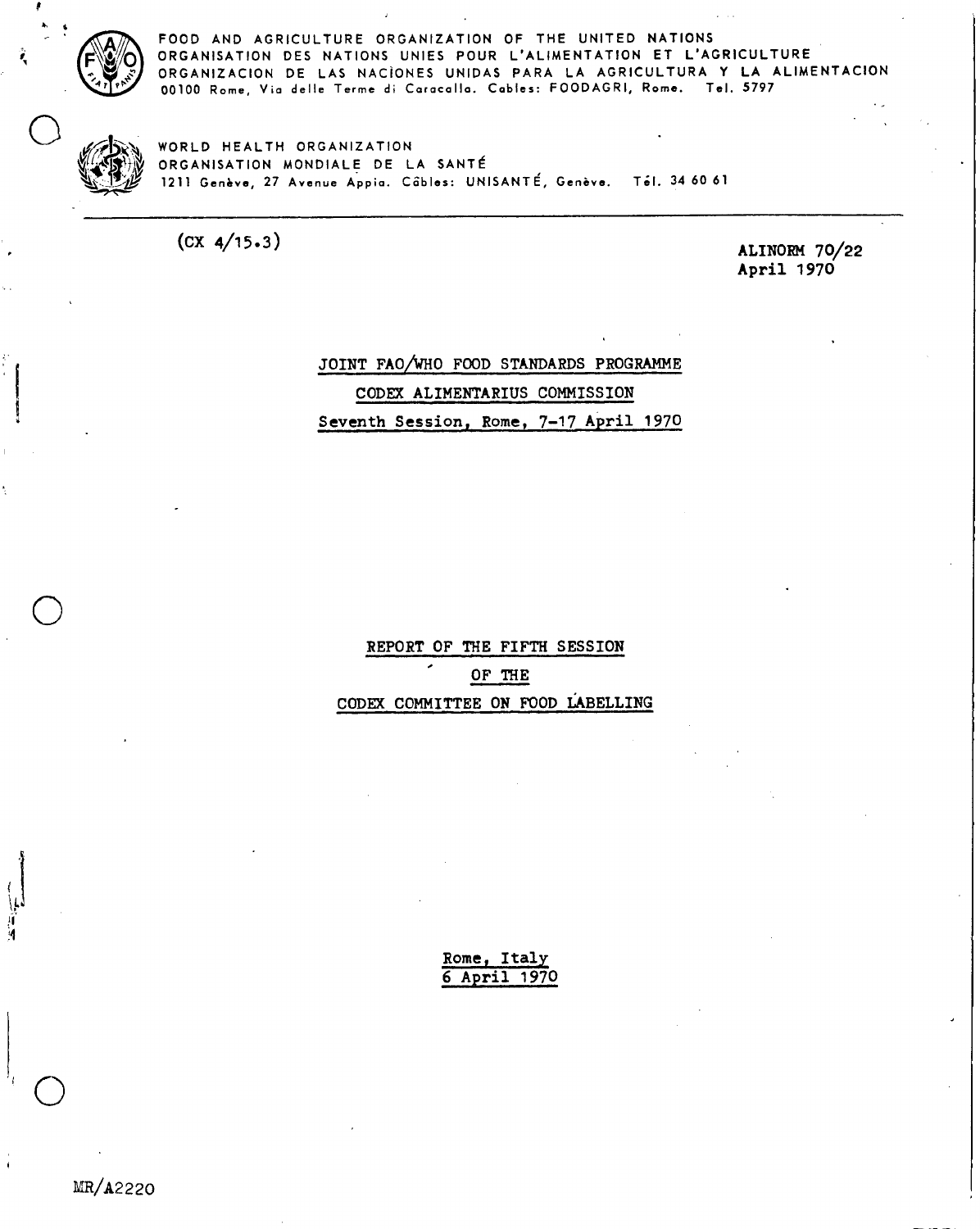# **CODEX COMMITTEE ON FOOD LABELLING Report of the Fifth Session Rome, Italy, 6 April 1970**

**The Fifth Session of the Codex Committee on Food Labelling, under the**   $1.$ **chairmanship of the Government of Canada, was held in Rome, Italy, on 6 April 1970. The session was opened by His Excellency, the Canadian Ambassador, Mr. Benjamin Rogers. Dr. D.G. Chapman, Foodand Drug Directorate, Department of National Health and Welfare, was the Chairman of the session and welcomed in particular the Chairman of the Codex Alimentarius Commission, Mr. J.H.V. Davies and the three Vice-Chairmen, Mr. E. Mortensen, Mr. I.H. Smith and Professor O. Hbgl. Representatives from 33 countries were present. Observers were present from 4 international organizations (see Appendix I for the List of Participants).** 

**The Committee adopted the provisional agenda with the deletion of the item**   $2.$ **.concerningthe labelling of sugars which it considered could best be treated by the Codex Alimentarius Commission as a whole.** 

# **Recommendations to Committees in the General Standard**

**The delegate of Sweden suggested to the Committee that the Recommended**   $3.$ **General Standard for the Labelling of Prepackaged Foods (Ref. No. CAC/RS 1-1969) should contain the recommendations to Codex Commodity Committees contained in Appendix III of the Report of the Fourth Session of the Codex Committee on Food Labelling (ALINORM 69/22) as being the most appropriate means of bringing to the attention of Commodity Committees these recommendations. The Committee considered that the recommendations in Appendix III were not appropriate for inclusion in the Recommended General Standard but agreed that they should be circulated separately to Codex Commodity Committees for their information.** 

### **STANDARDS AT STEP 8 - DECISIONS OF THE COMMITTEE**

**The labelling sections of the Step 8 standards before the Committee were**  4. **endorsed as amended below. However, in the case of the fruit juice standards, the Committee was unable to reach agreement on a list of ingredients. Please see paragraphs 14 and 15 of this Report.** 

# **Canned Pineapple (CX/FL 70/3)**

**In considering the specific provisions needed in the Standard for Canned**  5. **Pineapple there was considerable discussion as to whether dimethyl-polysiloxane should appear in the list of ingredients. Although as a matter of principle a number of delegates were of the opinion that since the substance vas there even in small quantities, it should be declared, the majority felt that this was a substance not present in significant quantities and agreed with the decision of the Commodity Committee that this material need not be declared. Water was excepted from the list of ingredients since the name of the product indicates the packing medium, which can be water in some cases. •** 

# General Decisions

o

4. 4

o

**In the light of the discussions and decisions taken on the Canned Pineapple**   $6.$ **Standard, the Committee agreed that the following decisions would be of general application to the standards which it was going to examine at Step** 8.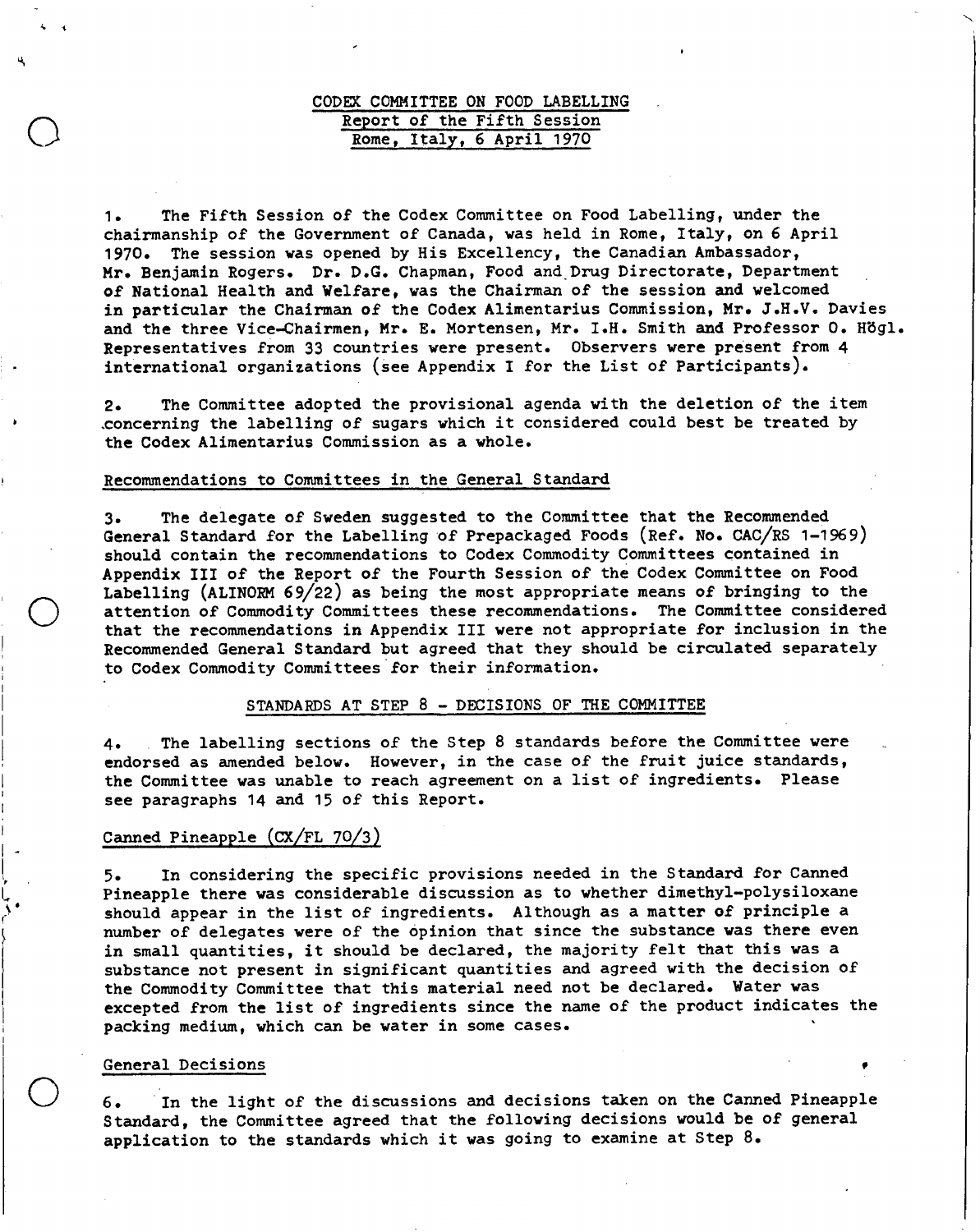**The introductory sentence to the labelling section of commodity standards which applied provisions of the General Standard for the Labelling of Prepackaged Foods by cross-reference was amended to delete reference to section 5 of the General Standard. The Committee concluded that section 5.1 was an indication to Codex Committees as to the type of labelling provisions which might be incorporated in the standards, and section 5.2, which dealt with irradiated foods, would only need to be applied in specific cases, to be determined on a case by case basis by Commodity Committees.** 

**During the examination of the standards, the Committee decided to recommend**   $7.$ **to the Codex Commodity Committees that they should exercise a decision as to whether to require the declaration of country of origin or not. The delegation of the U.S.A. and Argentina informed the Committee that all food products imported into their countries must bear an indication of the country of origin. The delegation of the United Kingdom considered that it was sufficient in commodity standards merely to attract the provisions of the General Standard concerning country of origin.** 

**The Committee considered that Commodity Committees, when requiring a declara-**8. **tion of a complete list of ingredients, should have regard to whether.water should or should not be declared in the list of ingredients.** 

•

o

۰I

o

# **Olive Oil (ALINORM 70/11, Appendix II)**

**The Committee next considered the labelling provisions in the Standard for**   $9.$ **Olive Oil. It was noted that under the name of the food there had been an omission in the standard and 1(v) should read "refined residue olive oil". The delegation of Portugal raised the question of net contents of this product, indicating that it should also be possible to declare it in terms of weight. In this connection, the meeting was referred to paragraph 15(e) (iii) in the Report of the Sixth Session of the Codex Committee on Fats and Oils which reads as follows:** 

#### **"Net Contents**

**The Committee noted that, in the case of large containers of oils, sales sometimes took place by weight, but sales of small containers by retail were generally by volume. The Committee did not consider there was any reason to include a different provision for olive oils than for other fats and oils and agreed not to include a different provision from that contained in the General Labelling Standard."** 

**On this basis, the Committee agreed to leave the labelling provisions as in the standard, which is in conformity with the declaration required for other oils. It was pointed out to the Committee that the Codex Committee on Fats and Oils had agreed to the non-declaration of tocopherols only on the ground that the amount was limited and that it was used for the purpose of restoring natural tocopherol lost in processing. A declaration of tocopherols had been required in all the other standards for oils.**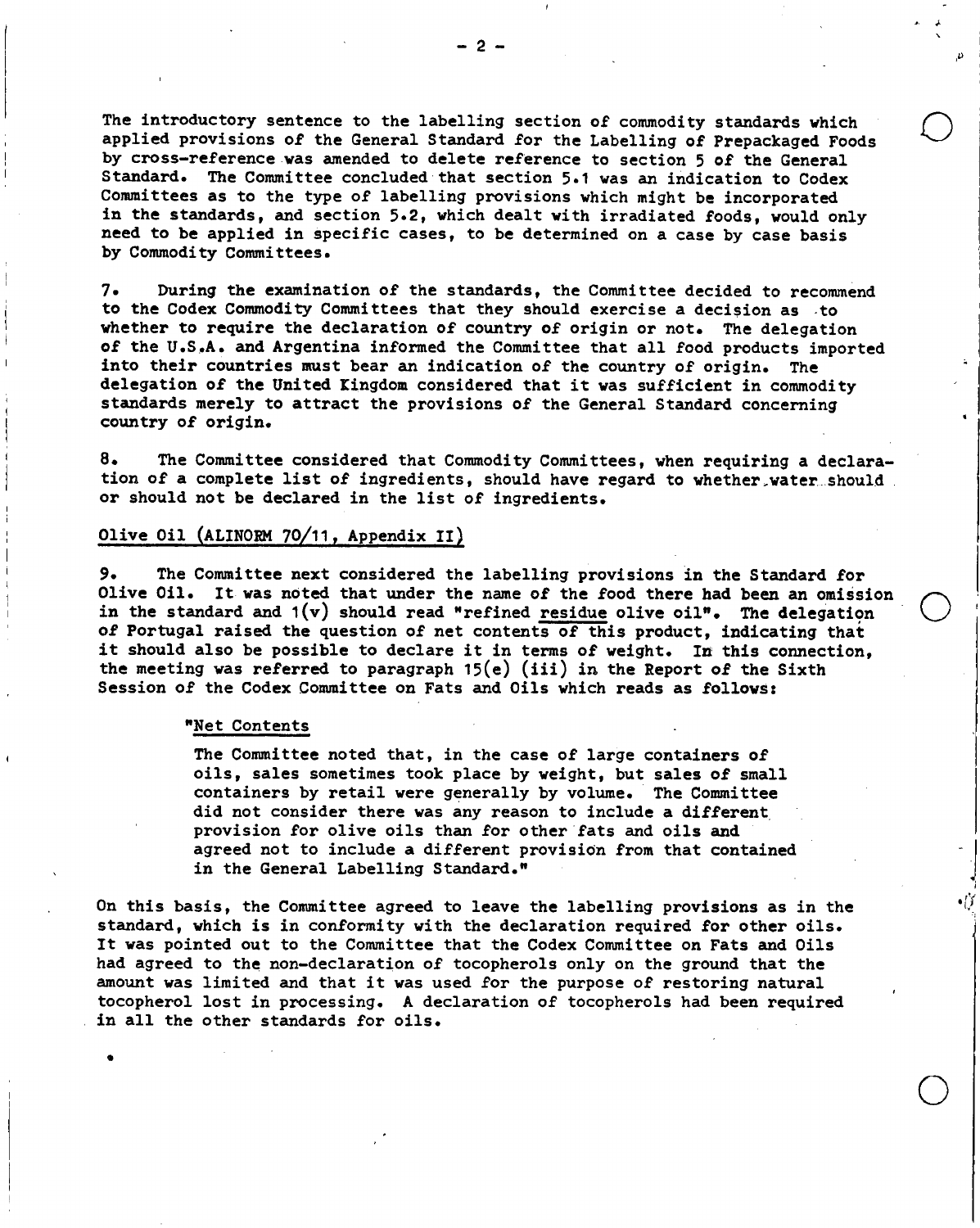# **0 Mustardseed Oil (ALINORM 7 0111, Appendix III)**

,

**The Committee agreed to the labelling provisions given in the Standard**   $10.$ **for Mustardseed Oil with the application of the usual general decisions indicated in paragraphs 6 to 8 above, and also amended section VI.2, List of Ingredients, to make the reference more generally to 3.2(c) rather than to 3.2(c)(ii) only.** 

# **Quick Frozen Gutted Pacific Salmon (ALINORM 70/18, Appendix II)**

**With regard to the name "Quick Frozen Gutted Pacific Salmon", the question**   $11.$ **was raised as to whether this product could be called "frozen" when it was in fact "quick frozen". It was decided that this matter of substance should be referred to the Commission as a whole since it came up in many other standards for quick frozen foods. In section 5.2 of the standard, the designation "chum salmon" was amended by adding the words "or Keta salmon".** 

# Canned Shrimps and Prawns (ALINORM 70/18, Appendix IV)

**The Committee agreed that, in line with differing usage in English-speaking**   $12.$ **countries, the name of the product should be either shrimp, shrimps or prawns, and noted that consequential amendments would need to be made in other parts of the standard. The U.S. and several other delegations indicated that a drained weight requirement should be mandatory but that net contents was not meaningful for this product and therefore should not be mandatory. Some other delegations expressed the view that in this case both declarations would be informative. The**  Committee, after considerable discussion of the question of the mandatory require**ment for drained weight in canned shrimps and the lack of a mandatory requirement for net contents as demanded by the General Standard, agreed to leave the labelling provisions as they were in this standard but decided that this should not establish a precedent for omitting declarations of net contents. The heading "net contents" in section 8.3 of this standard was changed to read "quantity of contents". However, the delegation of the Federal Republic of Germany was of the opinion that in general the consumer would be better informed, if instead of the "drained weight", the weight of the ingoing quantity of the food item in question were' , declared - in this case, shrimps and prawns, or in other cases the fruits or vegetables going into the package at the time of filling. In their opinion, the drained weight would be an important element of the standards for control purposes, but would not be meaningful information for the consumer. In connection with this product, the delegation of the Federal Republic of Germany made a statement on**  date-marking, which is reproduced in Appendix II. The delegation of Sweden noted **that it supports in principle the position of the Federal Republic of Germany on date-marking and will be introducing mandatory durability marking in 1971.** 

# Nectars (ALINORM 70/14, Appendix II)

o

**Concerning labelling for nectars, the Federal Republic of Germany and the**   $13-$ **Netherlands would have preferred that the name of the product should only be pulpy fruit nectar but the Committee decided to keep the alternatives since this allowed the names presently in use for these products in various countries.**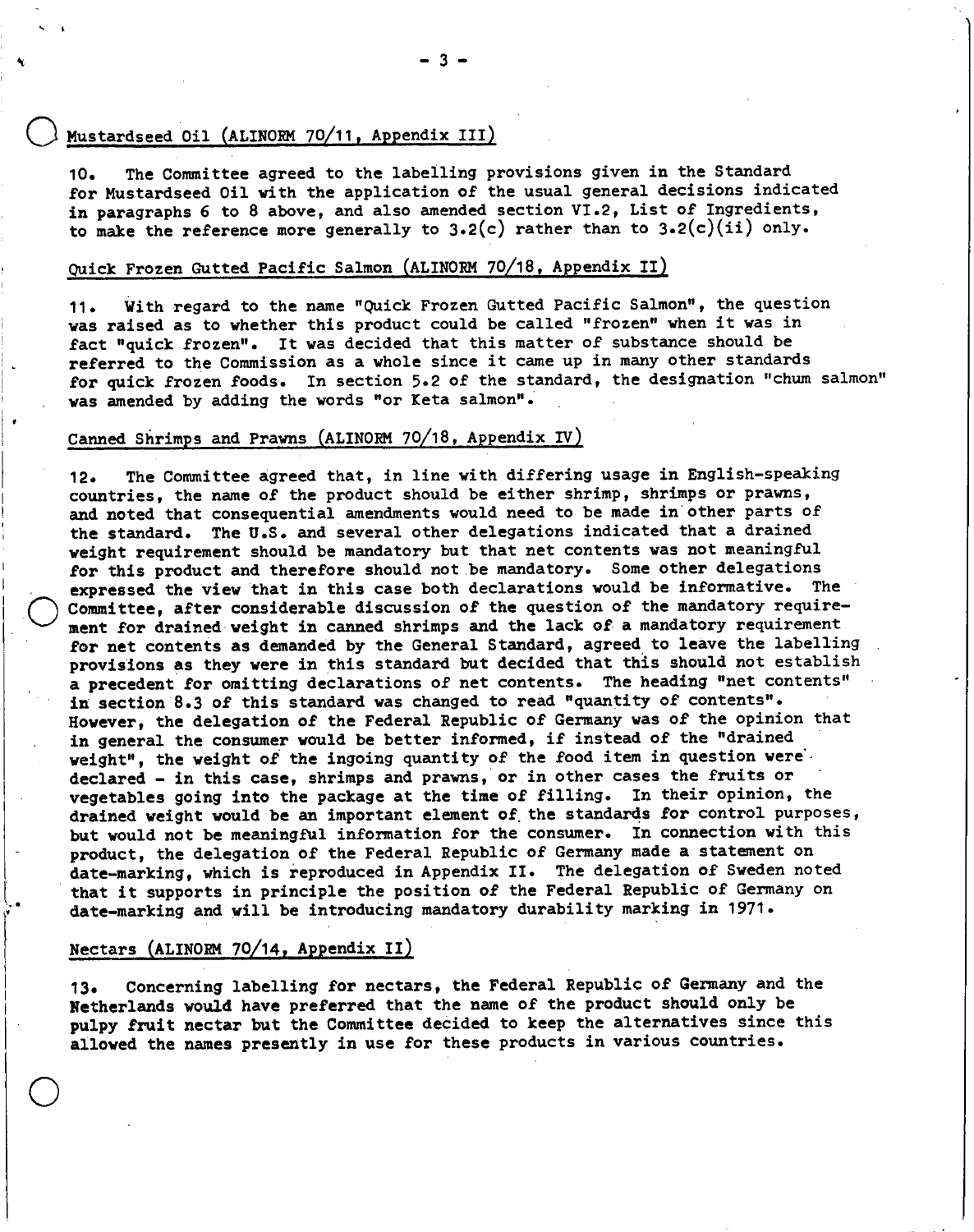**The Committee endorsed the declaration of water in this product, noting the objection of the Netherlands to this declaration. The Committee retained the various declarations for ascorbic acid, taking note of the objections of the delegations of the Federal Republic of Germany and Switzerland who would have preferred to have no compulsory declaration since ascorbic acid is added as an antioxidant and may not be present at all in the product by the time it is consumed, or may be interpreted as being an indication of the clear presence of vitamin C. The optional provisions concerning coded dates of production and information for utilization (7.6.4(a) and (e) of the standard)were deleted since any optional information could be given by virtue of paragraph 6.1 of the General Standard. Similarly, in all other standards discussed after this point, such optional statements were deleted. The mandatory statement in this same section under (b) was revised to read "There shall be information on the storage temperature for this product" since this product is not frozen, and provisions for "keeping and thawing" are inapplicable.** 

# **Apple Juice (ALINORM 70/14, Appendix II)**

**After considerable discussion, the Committee endorsed the name "sweetened**   $14.$ **apple juice" (in Spanish: jugos or zumos) for the product with added sugars. The provision under** 7.5.4 **in this standard was editorially corrected to read "No fruit or fruit juice may be represented pictorially on the label except apples or apple juice". The Committee did not require that reconstituted products be labelled as reconstituted. A large number of delegates agreed that all these fruit juice standards needed a list of ingredients. Such a provision would eliminate the requirement that the addition of sugars shall be declared on the label in 7.5.1 and also would in effect require that reconstituted juices would have a list of ingredients including water and fruit juice concentrate. The Committee agreed, as the labelling provisions were closely related to the compositional provisions in the standards, that these suggested changes should be reported to the Codex Alimentarius Commission which should deeide between the version suggested by this Committee and the original version recommended by the Joint ECE/bodex Alimentarius Group of Experts on the Standardization of Fruit Juices. The Netherlands, Portugal and Switzerland were opposed to the listing of ingredients in this product, especially, when the added amount of water was equal to the normal content of water in the juice, and pointed out that the reconstituted product could not be differentiated analytically from the non-reconstituted product.** 

# **Other Fruit Juices (ALINORM 70/14, Appendices IV, V and VI)**

**The decisions on apple juice were also applied to the other fruit juices,**   $15.$ **that is, orange juice, lemon juice and grapefruit juice (in Spanish: toronja or pomelo) except that the designation "sweetened" was not used for orange juice or grapefruit juice and it was suggested that all these standards should have a list of ingredients. The delegate of Israel was of the opinion that there was no reason why, in the case of orange juice, the word "sweetened" should not appear on the label. Here again the Commission was to decide between the labelling provisions suggested by this Committee and those originally before the Committee (ALINORM** 70/14).

o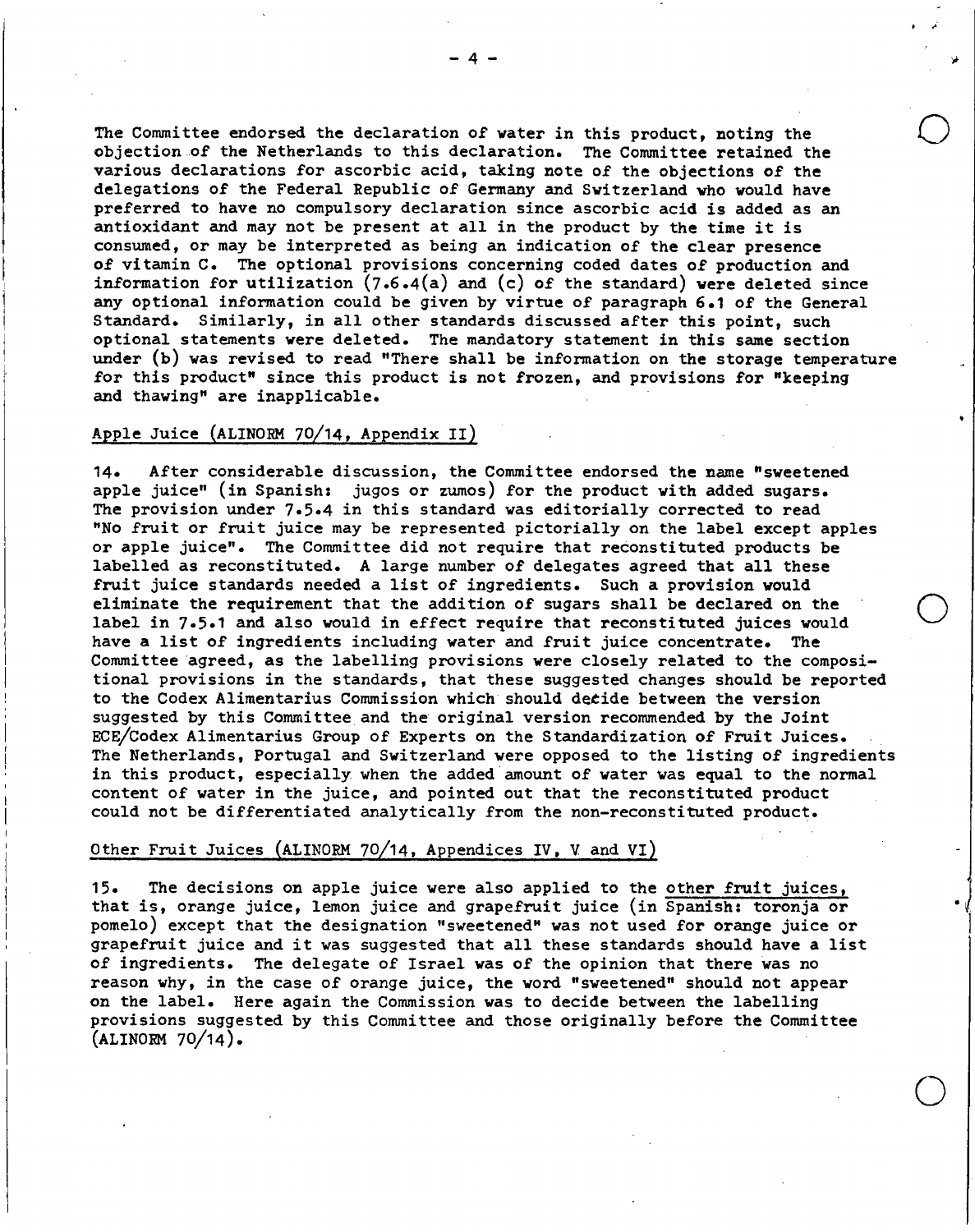# **Edible and Dried Fungi (ALINORM 70/19, Appendices II and III)**

**Concerning the General Standard for Edible Fungithe Committee agreed**   $16.$ **to make the declaration as to method of processing mandatory as had been proposed in the previous version of the standard. The paragraph 1.6 concerning the labelling of products with stalks was left out accidentally and was reinstated. The list of ingredients was considered not to be needed in dried fungi.It was also agreed that in the case of chanterelles the name of the product shall be "chanterelles" and Cantharellus cibarius.In all standards for fungi the optional requirement of an official control stamp was deleted, it having been decided to rely on paragraph 6.1 of the General Standard.** 

# **Natural Mineral Waters (ALINORM 70/19, Appendix V)**

**The Committee considered the standards for Natural Mineral Waters and made**   $17.$ **the following editorial changes: In Section VI A(vii) the word "same" was deleted ln the English text and in Section VI A(viii) the last sencencewas revised to read "there must not be any** reference **to properties favourable to health". The Committee noted that Section VI A(i) referred to the definition of the product and therefore to the provision contained therein in respect of properties favourable to health. In endorsing this section, the Committee emphasized that it was taking nopositionon the value of the provision in the definition and the Committee deleted Section VI E in line with its decision on optional labelling requirements. The delegation of the Federal Republic of Germany also stated that before accepting the provisions laid down in Section VI A(i), objective criteria would have to be defined.** 

# **Quick Frozen Peas (ALINORM 70/25, Appendix III)**

**Concerning quick frozen peas, it was indicated in paragraph 7.1 of the**  standard that the name of the food should read "the name of the product shall **only include ..." in order to restrict the names to the designations given. The delegations of the Federal Republic of Germany, Netherlands and New Zealand were of the opinion that the addition of sugar to peas should be indicated in the name, possibly as a** characterizing flavouring.

# STANDARDS **AT STEP** 5

**In view of the lack of time, the Committee agreed not to consider Labelling**   $19.$ **provisions in the standards at Step** 5 **(Item 4 of the Agenda).** 

#### **Labelling of Bulk Containers**

 $\bigcirc$ 

**The labelling of products in bulk containers was considered in the light**   $20.$ **of those included in the standards for fruit juices, e.g. 7.6 in Apple Juices. It was agreed that it might be appropriate to consider the whole question of such labelling at a future meeting but that, meanwhile, the following additional provision should be included in the standard for frozen gutted pacific salmon:** 

**"In addition to the particulars in 5.1 and 5.2 the name and address**  27... **3.4 (a) of the General Standard:7 and the country of origin should be declared on the container or be given in the accompanying documents."**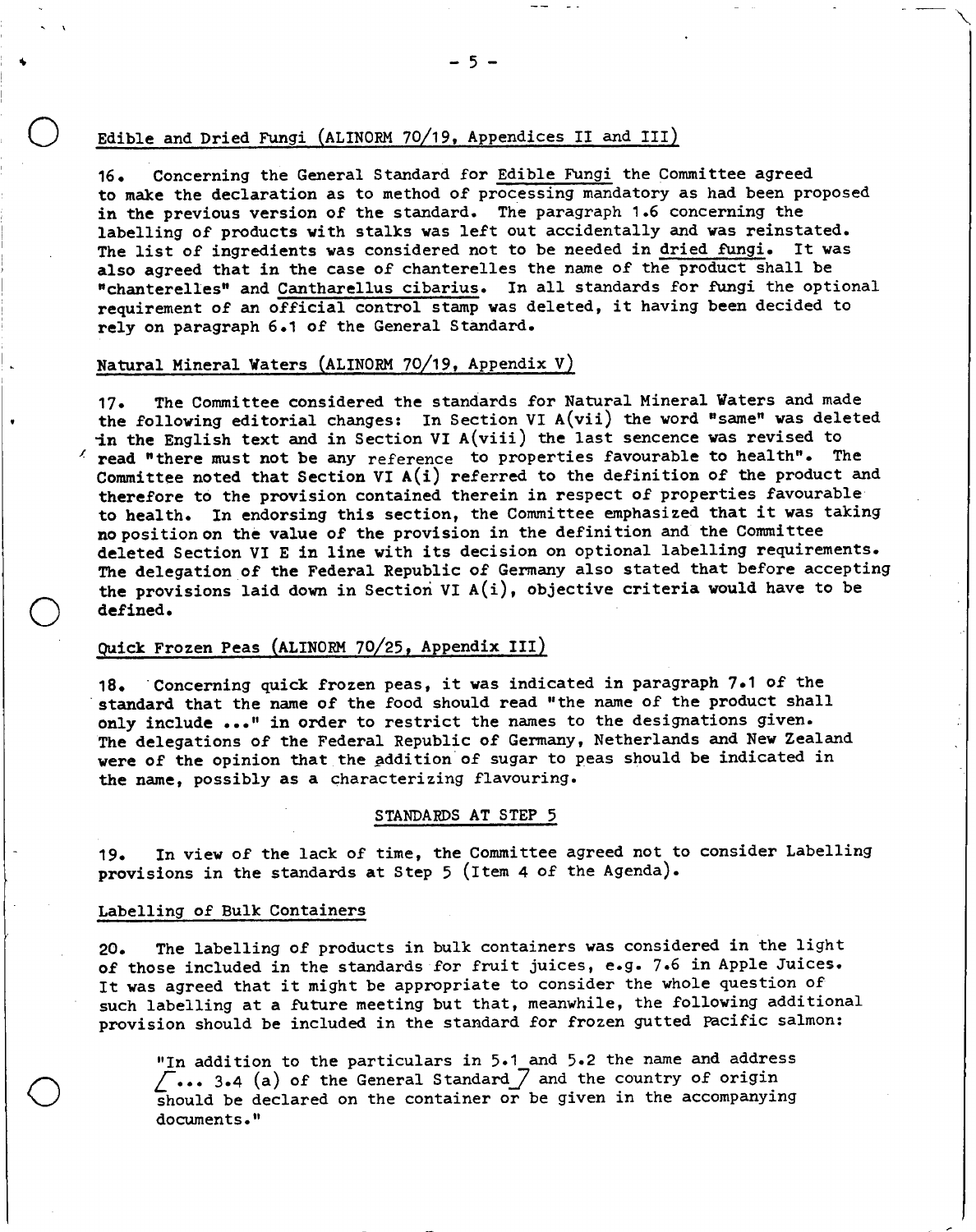# Clarification of the Meaning of Net Contents

**21. The question of clarification of the net contents statement as requested by the Codex Committee on Fish and Fishery Products was discussed. The Committee agreed that difficulties had arisen about the declaration of "net contents" on canned Pacific salmon. The Committee supported the explanation given in paragraphs 60 to 62 of the report of the 4th Session of the Codex Committee on Fish and Fishery Products (ALINORM 70/18) that the net contents meant the entire contents of the container, i.e. fish plus liquid. It waspointed out that this explanation applies only to canned Pacific salmon.** 

## **Other Business**

**22. Under this heading the delegation of Denmark requested an interpretation of the net contents declaration in the General Standard and enquired:-** 

- $1.$ **as to whether it reffered to average or minimum contents;**
- $2.$ **as to what the declaration should be on non-homogeneous products packed in a liquid which was consumed; and**
- $3\bullet$ **as to whether products to which paragraph 3.3 (b) applies must carry a declaration of the net contents as well as of the drained weight.**

**It was felt that these questions of interpretation of the General Standard would require some consideration and only opinions were given at this stage.** 

#### **Daté, Place and Agenda for Future Sessions**

**23. The question of the date and place of future meetings and the nature of future work was discussed briefly. Regret was expressed that the Committee did not have time to consider labelling provisions for Step 5 standards this year, and thus it was indicated that a two or three day meeting would be needed in 1971 to endorse labelling provisions. This meeting might be in Ottawa in conjunction with other North American Codex Committee meetings or possibly in connection with next year's meeting of the Commission in Geneva. It is possible that in 1972 a full scale meeting in Ottawa would be desirable to consider such subjects as labelling of foods in bulk containers, claims, date marking and other topics connected with labelling as well as endorsing labelling provisions in Códex standards. Members were invited to contribute papers on these subjects.**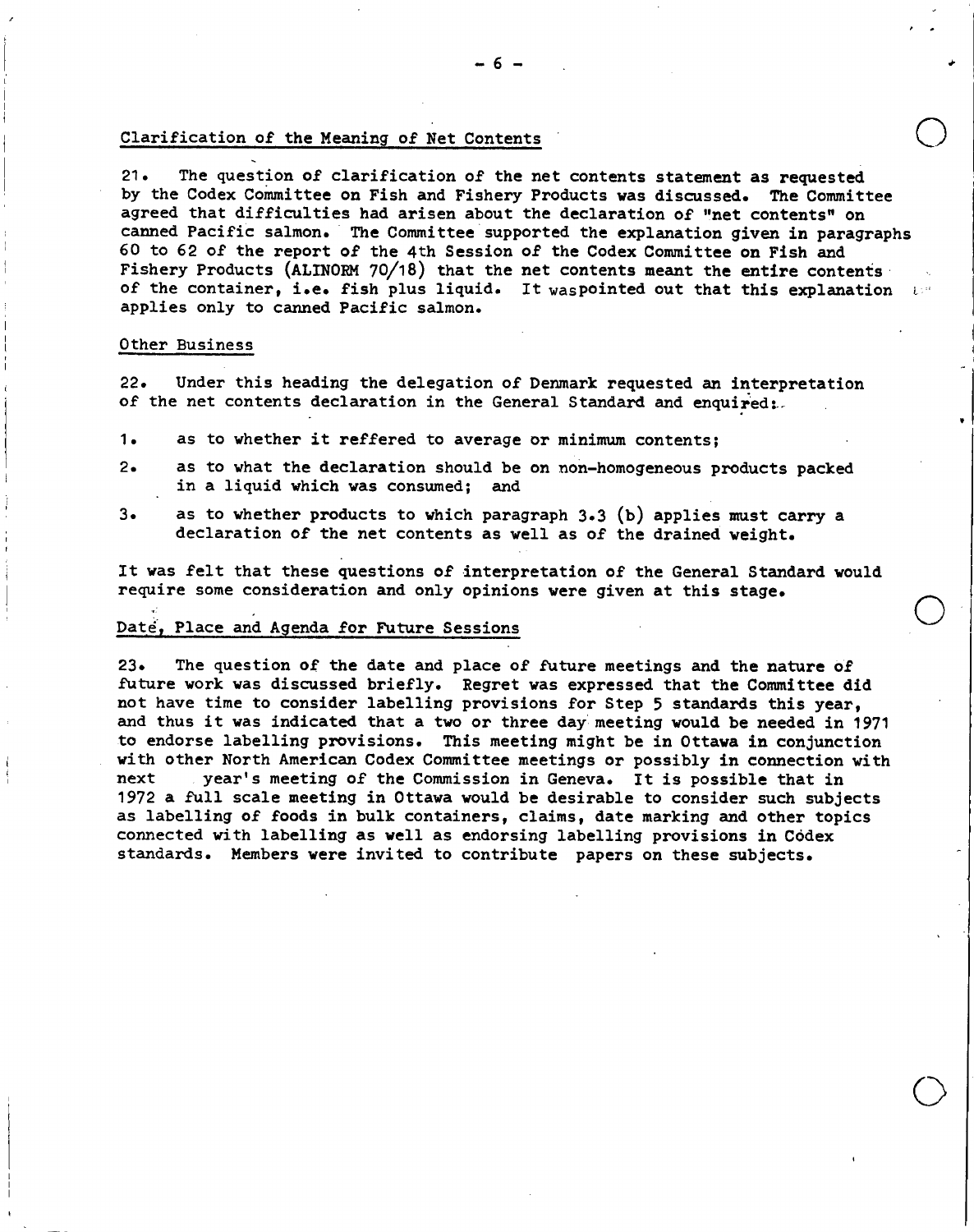# **ALINORM 70/22 Appendix I**

# **LIST OF PARTICIPANTS\* LISTE DES PARTICIPANTS LISTA DE PARTICIPANTES**

|  | <b>MEMBERS OF THE COMMISSION</b> |
|--|----------------------------------|
|  | MEMBRES DE LA COMMISSION         |
|  | MIEMBROS DE LA COMISION          |

**ALGERIA M. Abdellaoui ALGERIE Inspecteur divisionnaire ARGELIA Ministère de l'Agriculture** 

**Sous-Direction de la Répression des Fraudes Alger M. Belal** 

**Délégué général - Europe Bd. Colonel Amirouche Alger (MARA)** 

**M. Khemissa Conseiller Commercial Ministère de l'Agriculture d'Algérie (0FLA) Alger** 

**ARGENTINA Ing. J.H. Piazzi ARGENTINE Secretaria del Comercio Exterior**  Diagonal Julio A. Roca 651 - 5<sup>0</sup> Piso **Buenos Aires** 

**AUSTRALIA Ivan H. Smith AUSTRALIE Assistant Secretary Department of Primary Industry Canberra A.C.T. 2600** 

> **Robert H. Cosgrove Fleming Medical Officer Commonwealth Department of Health Canberra A.C.T.**

**J.L. Smith Executive Officer Department of Primary Industry Canberra A.C.T. 2600** 

The Heads of Delegations are listed first; Alternates, Advisers, and Consultants **are listed in alphabetical order.** 

Les chefs de délégations figurent en tête et les suppléants, conseillers et **consultants sont énumérés par ordre alphabétique.** 

**Figuran en primer lugar los Jefes de las delegaciones; los Suplentes, Asesores y Consultores aparecen por orden alfabético.**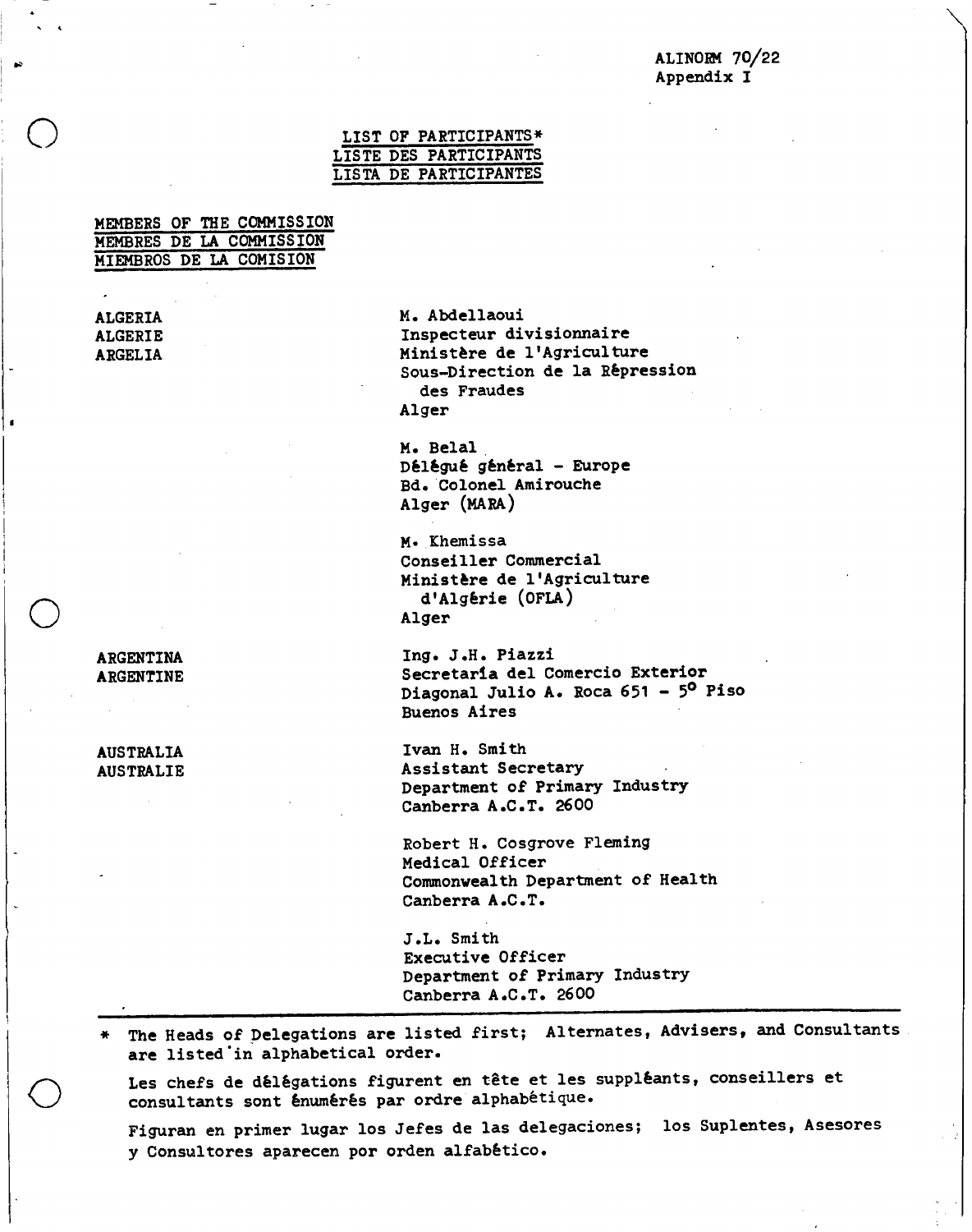**AUSTRIA** Dr. Richard Wildner<br> **AUTRICHE Dr. Richard Wildner Coordinator for Europe Ministry of Social Affairs Stubenring 1 A1010 Vienna** 

> **Dr. Hans Ettl Ministerialrat Ministry of Social Affairs Stubenring 1 A1010 Vienna**

**Dr. R. Seuhs Director Federal Ministry of Agriculture and Forestry Stubenring 1 A1010 Vienna** 

**CANADA Dr. D.G. Chapman Director Food Advisory Bureau Department of National Health and Welfare 200 Isabella Street Ottawa 1, Ontario** 

> **G.G. Anderson Acting Director Inspection Service Department of Fisheries and Forestry Confederation Heights Ottawa 8, Ontario**

**Dr. D.M. Smith Food Advisory Bureau Department of National Health and Welfare 200 Isabella Street Ottawa 1, Ontario** 

**H.W. Wagner Chief, Food Division Department of Consumer and Corporate Affairs Tunney's Pasture Ottawa 3, Ontario** 

**CHINA Dr. R. Chung Tao Lee**  Chief, Animal Industry Division **Joint Commission on Rural Reconstruction 37 Nanhai Road Taipei, Taiwan**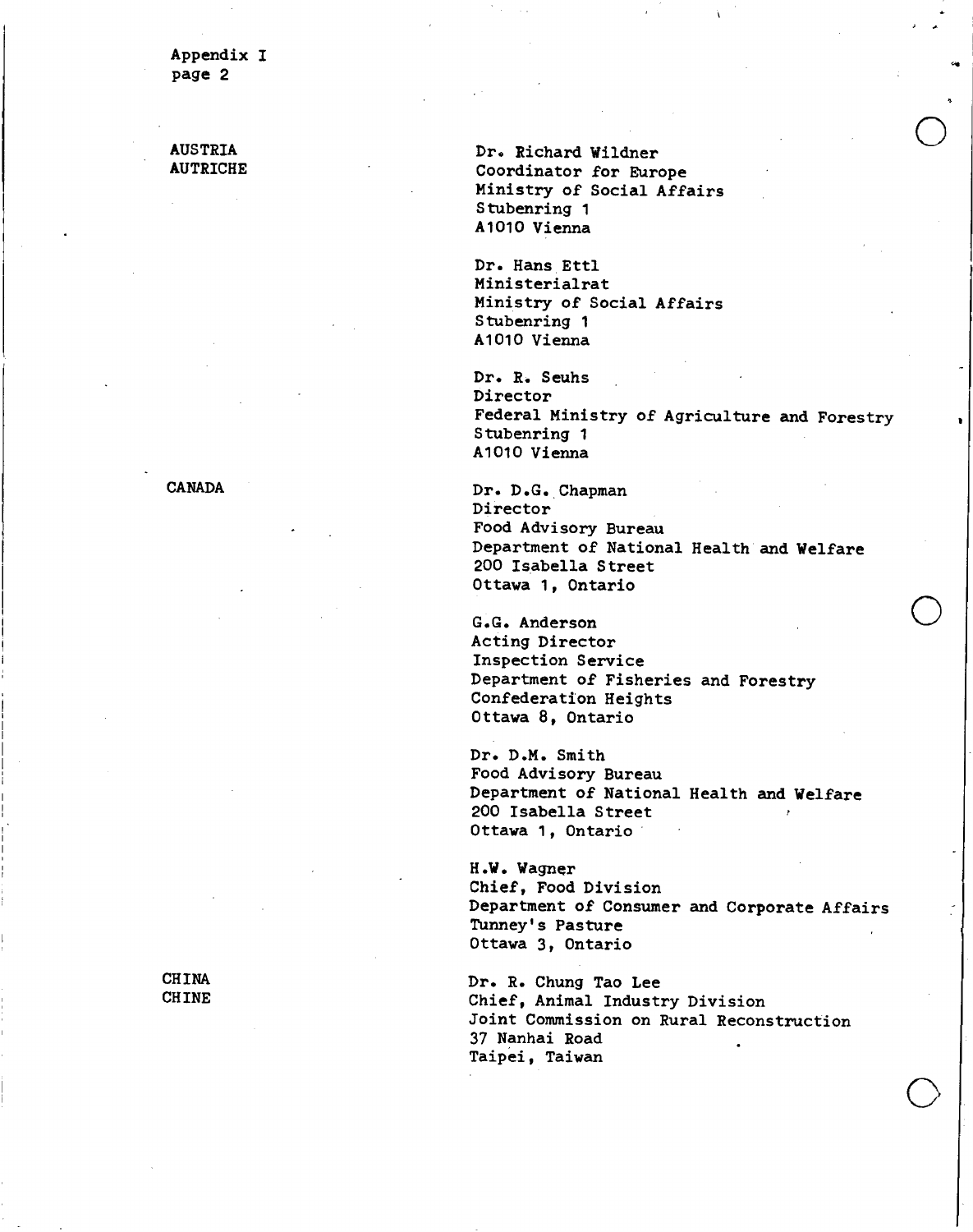**CHINA (cont.) CHINE** 

e.

**CUBA** 

**H. Cheng Cheng Deputy Director Department of Health Administration Ministry of Interior Taipei, Taiwan** 

**Teh-Shu Chu Senior Food Technologist National Bureau of Standards Ministry of Economic Affairs No. 1 - 1st St. Pei-men Rd. Tainan, Taiwan** 

**Shiu Lee Senior Food Technologist Joint Commission on Rural Reconstruction Building 37, Nan-Hai Road Taipei, Taiwan** 

**C.E. Garcia-Diaz Jefe del Departamento de Normas y Control de Calidad del Ministerio de la Industria Alimenticia Ave. 41, No. 4455 La Habana** 

**Dr. A. Paradoa Alvarez Jefe del Grupo de Nutrición e Higiene de los Alimentos Instituto Nacional de Higiene, Infanta y Crucero La Habana** 

**Manuel Gomez Perera Director, Laboratorio Central Instituto Nacional de la Pesca Oficio No. 558 - 50 Piso La Habana** 

**E. Hechavarria Fernandez Jefe de los Laboratorios Centrales del Ministerio de la Industria Alimenticia Ave. 41, No. 4455 La Habana** 

**DENMARX E. Mortensen DANEMARK** Head of Division **DINAMARCA Ministry of Agriculture Slotsholmsgade 10**  DK-1216 Copenhagen K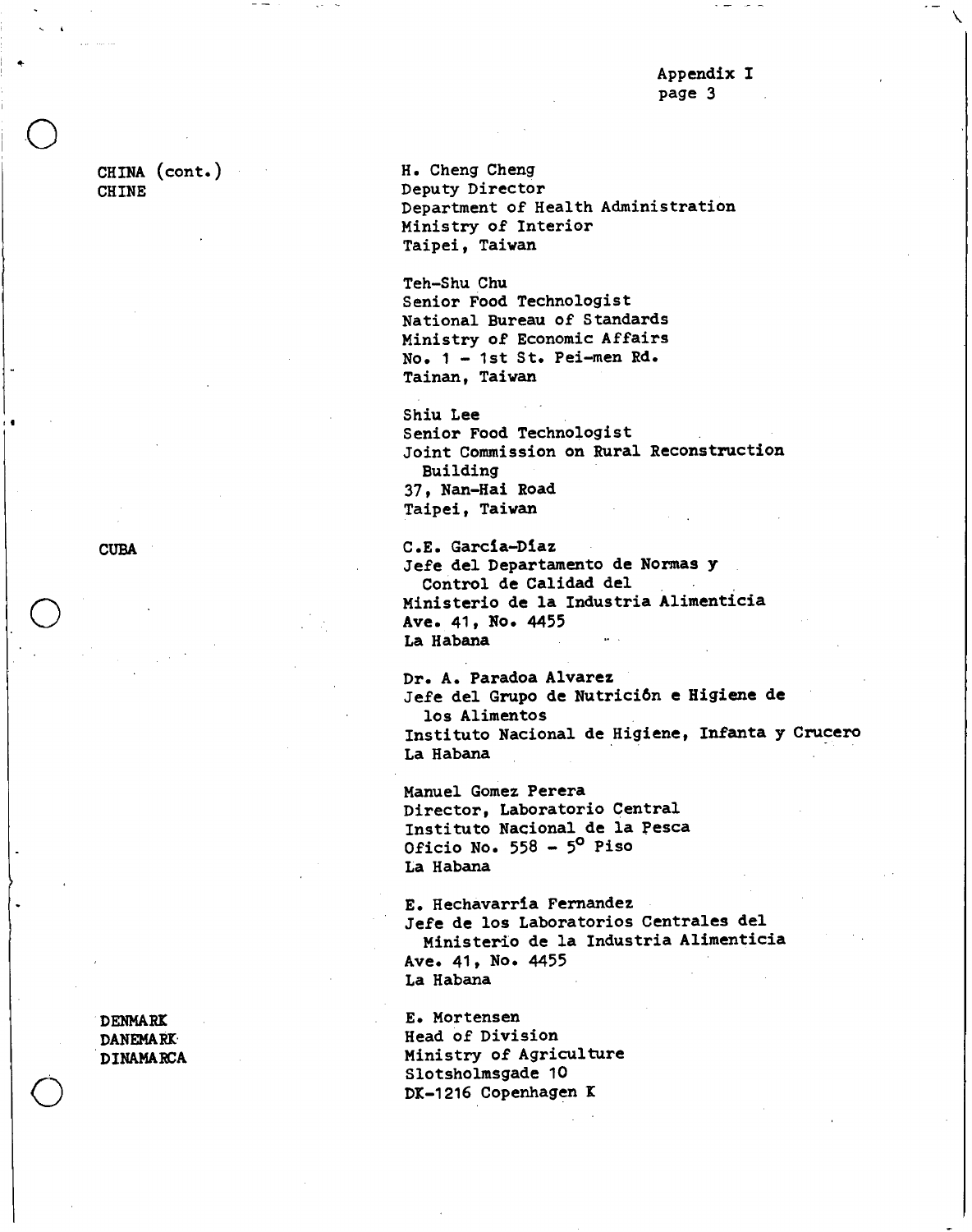**DENMARK (cont.)** S.C. Hansen<br>DANEMARK Head of Div:

**DANEMARK Head of Division**<br> **DINAMARCA** Mational Food Ins **DINAMARCA National Food Institute 19 Morkhoj Bygade Soborg** 

> **Inga Steen Jensen Secretary of the Danish Codex Committee Ministry of Agriculture Slotsholmsgade 10**  DK-1216 Copenhagen K

**Poul Fr. Jensen Director Inspection Service for Fish Products Dronningens Tvaergade 21, C Copenhagen t** 

**Mog Kondrup Chief of Secretariat ISALESTA H.C. Andersens Blvd. 18 1 D1-1553 Copenhagen V** 

**Mrs. A. Lou Food Technologist Danish Meat Products Laboratory Howitzvej 13 2000 Copenhagen F** 

**FRANCIA Inspecteur général de la Répression des fraudes Ministère de l'Agriculture 42bis, rue de Bourgogne Paris 76me** 

**ALEMANIA, REPUBLICA FEDERAL Ministry for Youth, Family and Health 53 Bonn-Bad Godesberg Deutschherrenstrasse 87** 

> **Dr. Herbert Johannsmann Oberregierunsrat Bundesministerium fUr Ernahrung,**  Landwirtschaft und Forsten **53 Bonn**

# FRANCE **C.Castang**

GERMANY, FED. REP. Dr. D. Eckert<br>ALLEMAGNE. REP. FED. Ministerialrat **ALLEMAGNE, REP. FED. Ministerialrat**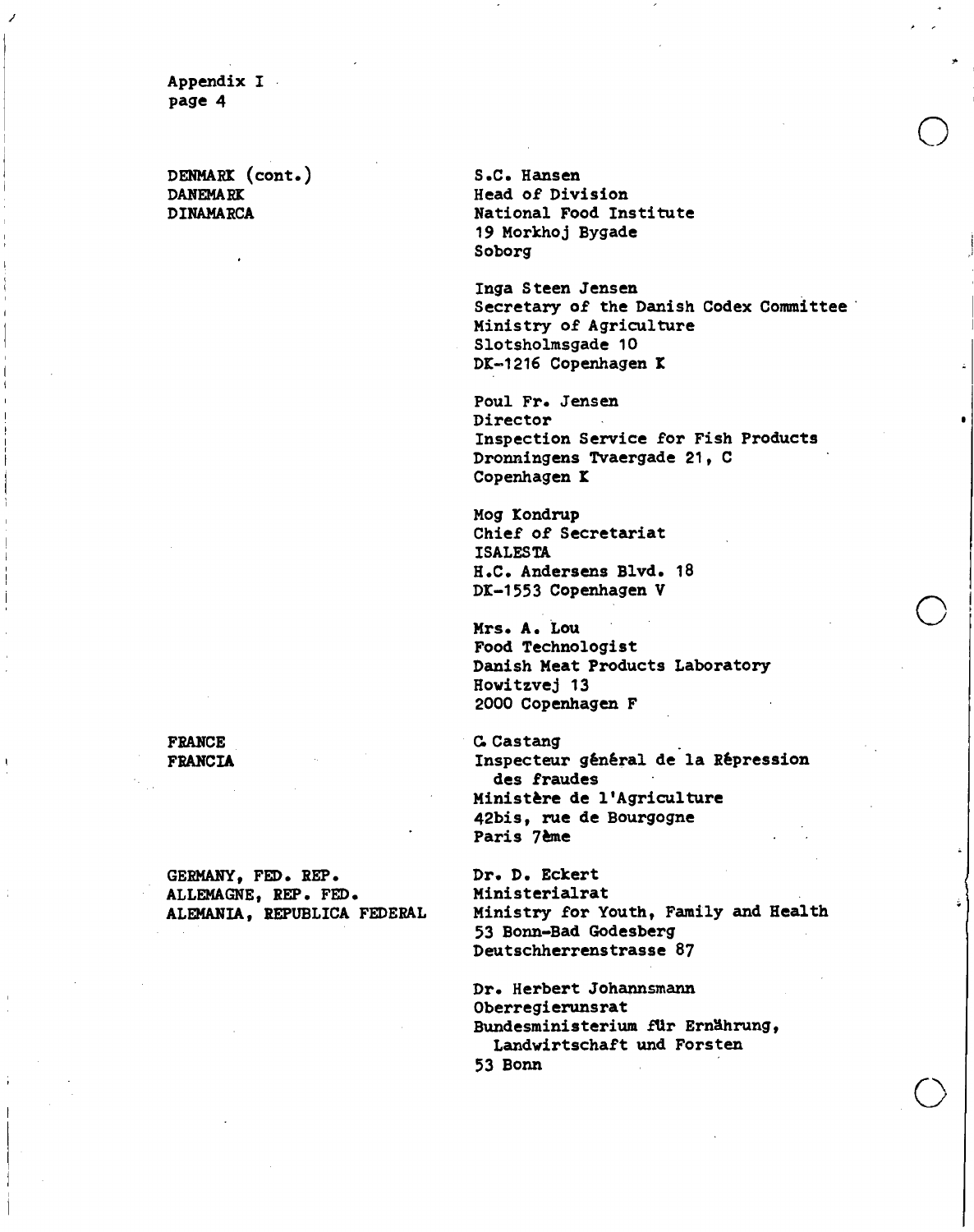**ALLEMAGNE, REP. FED. Ludwig -Wolberstr. 2 ALEMANIA, REPUBLICA FEDERAL DUsseldorf** 

**GERMANY, FED. REP. (cont.) Dr. Elizabeth LunenbUrger** 

**H.P. Mollenhauer Regierungsdirektor**. **Federal Ministry for Youth, Family and Health Deutschherrenstr. 87 53 Bonn-Bad Godesberg** 

**Dr. H.B. Tolkmitt 33, Schwanenwik 2 Hamburg 22** 

**Dr. N.A. de Heer Nutrition Division P.O. Box M.78 Accra** 

**HUNGARY** *Andras Miklovicz Andras Miklovicz* **HUNGRIA Ministry of Food and Agriculture Budapest 55 - P.O. Box <sup>8</sup>**

> **J. SzilAgyi Chief of Department Ministry of Food and Agriculture Kossuth L. - ter. 11 Budapest V**

**Dr. R. Tarján Professor of Nutrition Institute of Nutrition Gy&li ut. 3 Budapest IX** 

**ICELAND Dr. S. Petursson ISLANDE Head of Department ISLANDIA Icelandic Fisheries Laboratories Reykjavik** 

**ISRAEL L.B. Mor Chief Food Technologist Ministry of Health, Food Control Service Jerusalem** 

**GHANA** 

o

o

**HONGRIE Director**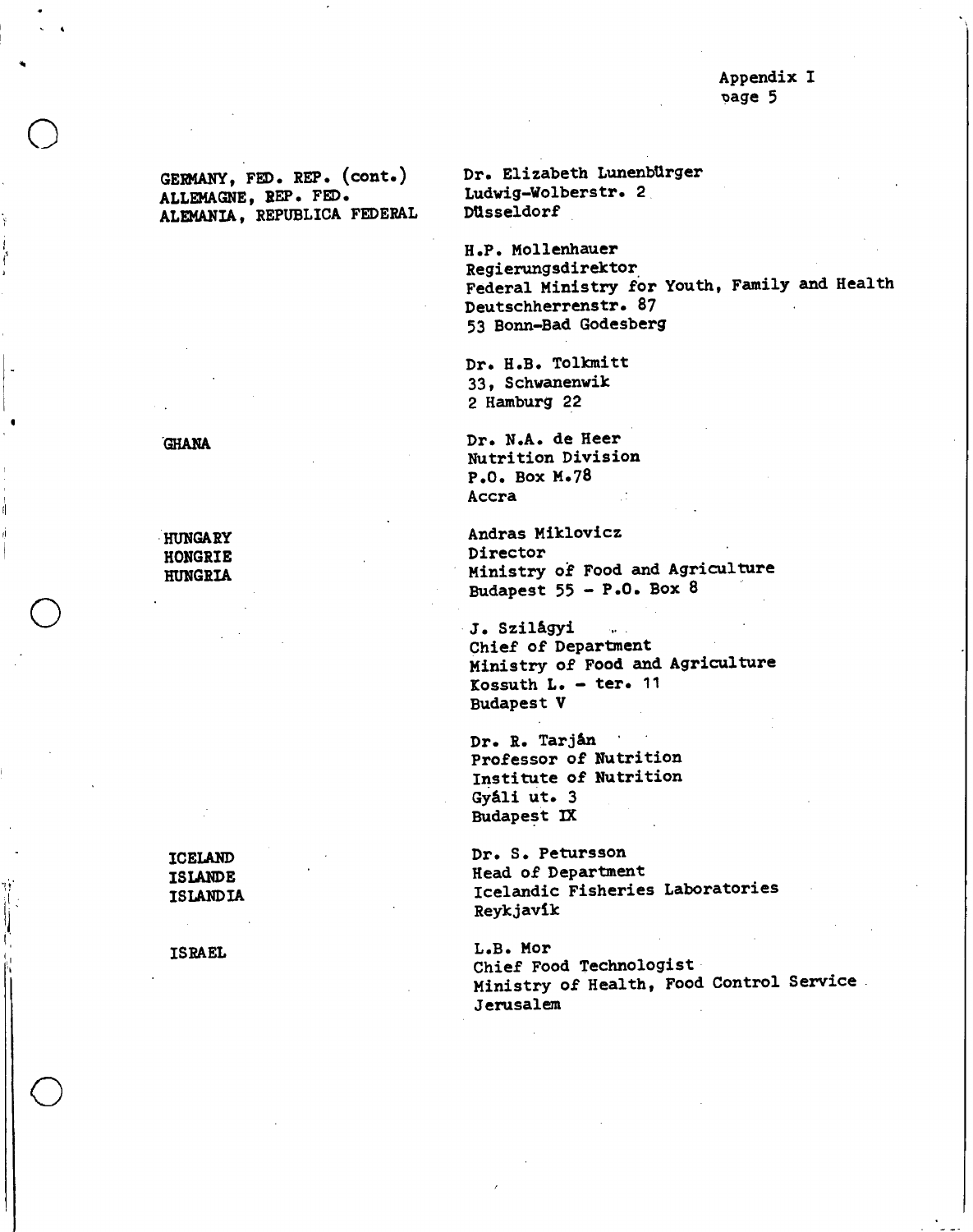**ITALY** U. Pellegrino<br> **ITALIE** Capo Division **ITALIE Capo Divisione Ministero della Sanità Direzione Generale per l'Igiene degli Alimenti Piazza Marconi Rome - E.U.R.** 

**JAPAN Kyo Ando**  Counsellor and Permanent Representative **to FAO Embassy of Japan Rome, Italy** 

> **Yoshikazu Kavai Assistant Chief of Premiam and Representation Section The Fair Trade Commission Tokyo**

**Yoshio Sato Consumer Economy Division Business Enterprise and Marketing Department Economic Affairs Bureau Ministry of Agriculture and Forestry Tokyo** 

**Tadao Takei Head, Resources Division Planning Bureau Science and Technology Agency Tokyo** 

**Makoto Yamamoto Chief, Fisheries Section Tokyo Export Commodities Inspection Institute Ministry of Agriculture and Forestry 4-7, 4-chome Konan Minatoku Tokyo** 

MEXICO Ing. Eduardo R. Mendez Jr.<br>MEXIQUE Chairman Food Standard Com **MEXIQUE Chairman Food Standard Committee P.O. Box 24-322 Mexico** 7, **D.F.** 

> **I.J.F. Bustamante**  Licenciado en Economía **Balderas B°36, 40 Piso Mexico 1, D.F.**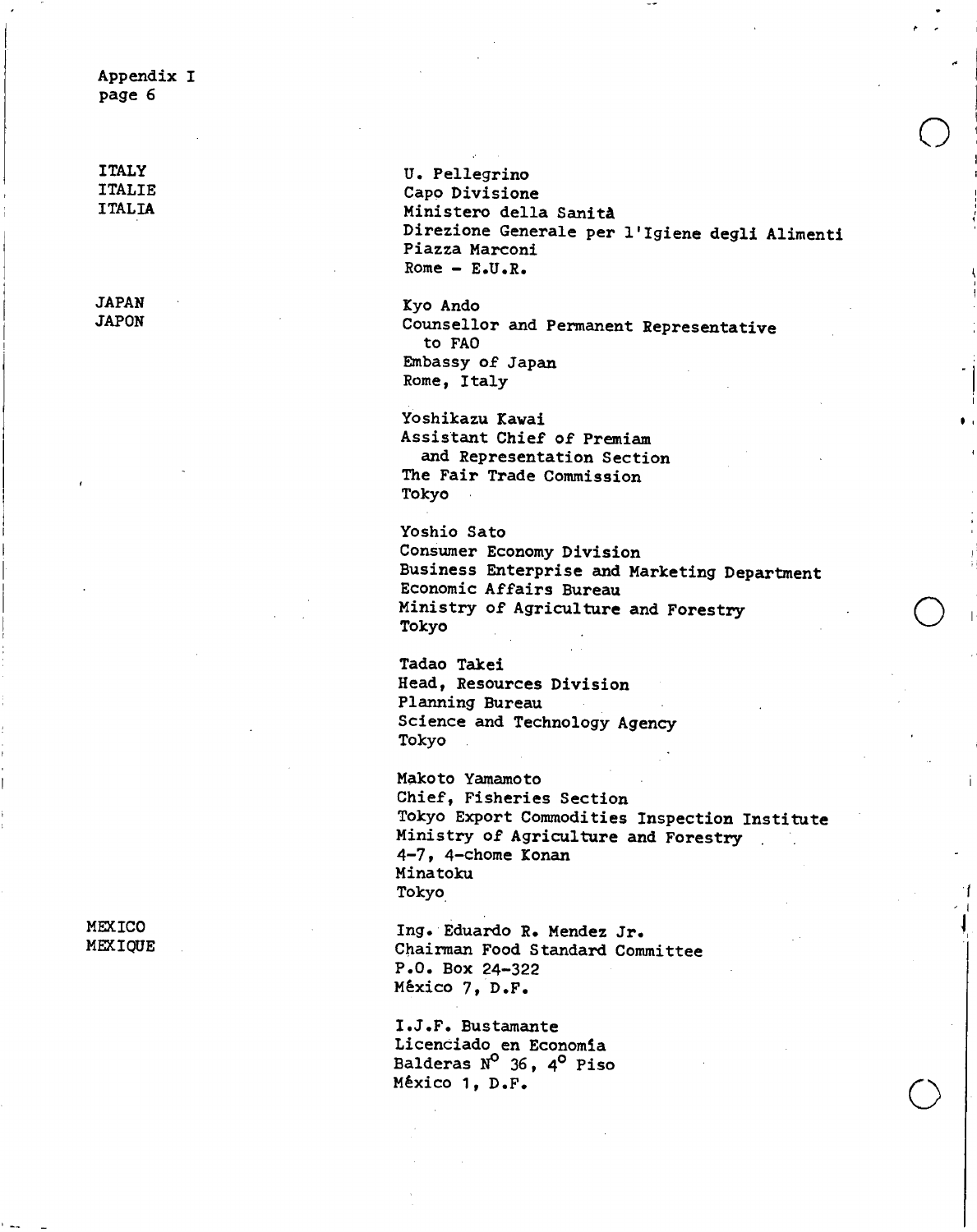**MEXICO (cont.) MEXIQUE** 

o

o

•

**NUEVA ZELANDIA** 

**Ricardo Delgado Carmona Comité Consultivo de Norma de la D.G.N. Montealban 569 México 13, D.F.** 

**lug.Edgar E. Mora Departamento de Industrias Agrícolas Chapingo, México** 

**MOROCCO lug.** Janah Abderrahim **MAROC Chargé du Bureau de la réglementation MARRUECOS et technologie - Service des Fraudes Ministère de l'Agriculture Rabat** 

**NETHERLANDS H. Pieter Berben**  PAYS-BAS Ministry of Social Affairs and Public Health<br> **PAISES BAJOS** Dr. Reijersstraat 10 Dr. Reijersstraat 10 **Leidschendam** 

> **Dr. C. Nieman 172 Joh. Verhulststraat Amsterdam**

**M.J.M. Osse Ministry of Agriculture and Fisheries Dept. of Industries and International Trade 1. v.d. Boschstraat 4 The Hague** 

**NEW ZEALAND Eric J. Stonyer NOUVELLE-ZELANDE** Chief Advisory Officer<br>
NUEVA ZELANDIA<br>
P.O. Box 2298 **Wellington** 

> **Jain Gordon Forbes Chief Advisory Officer Department of Agriculture Box 1500 - Wellington**

**NIGERIA G.O. Niyi Commercial Secretary Permanent Mission of Nigeria 44 rue de Lausanne, Geneva, Switzerland**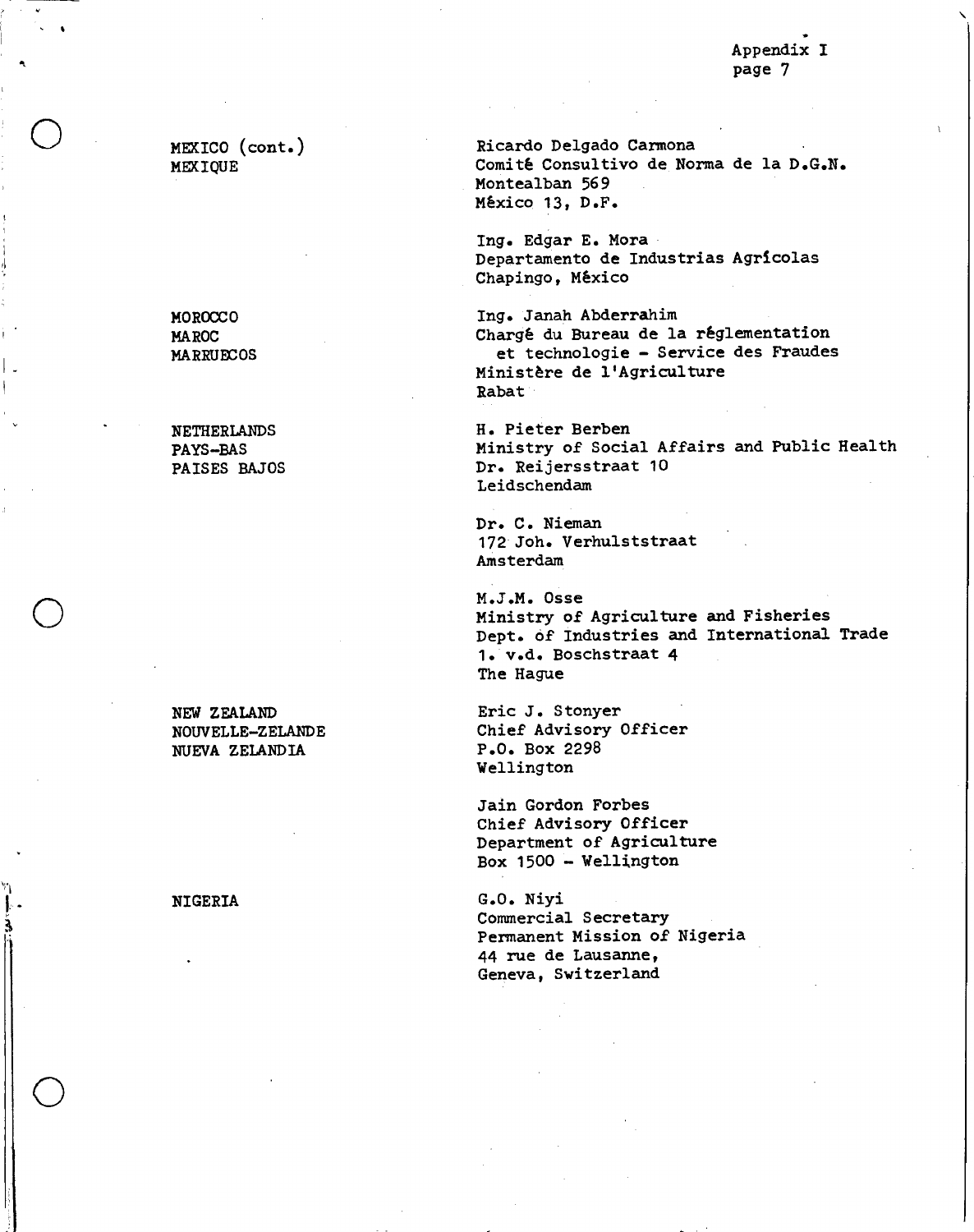**NORWAY** Petter Haram **O NORVEGE Counsellor**<br> **NORVEGA** Counsellor<br> **NIMISTRY Ministry of Fisheries Oslo** 

> **Dr. Olaf R. Braekkan Government Vitamin Laboratory P.O. Box 187 Bergen**

**PERU Mrs. Susana Le Roux PEROU Chief of Technical Department INANTIC Avenida República de Chile 698 Lima** 

**PHILIPPINES Juan J. Hormillosa FILIPINAS Minister, Chargé d'affaires Philippine Embassy San Valentino 12** 

**Rome, Italy** 

**POLAND Dr. F. Morawski**  POLOGNE **Chief of Section**<br> **POLONIA** 2008 2009 2012 2013 2014 2015 2016 **Ministry of Foreign Trade, Quality Inspection Office Stepinska 9 Warsaw** 

•

**SWEDEN Bengt Augustinsson SUEDE Secretary General of the SUECIA Swedish Food Law Committee Socialdepartmentel Stockholm** 

> **Olof Agren Chief of Section Veteriarstyrelsen, Codex Section Fack, 10360 Stockholm** 3

**SWITZERLAND Emile Matthey SUISSE Chef du contrôle des denrées alimentaires**  Service fédéral de l'hygiène publique **Haslerstrasse 16 Berne** 

> **Hans Ulrich Pfister Chef de section Régie Fédéral des Alcools Langgasstr. 31 Berne**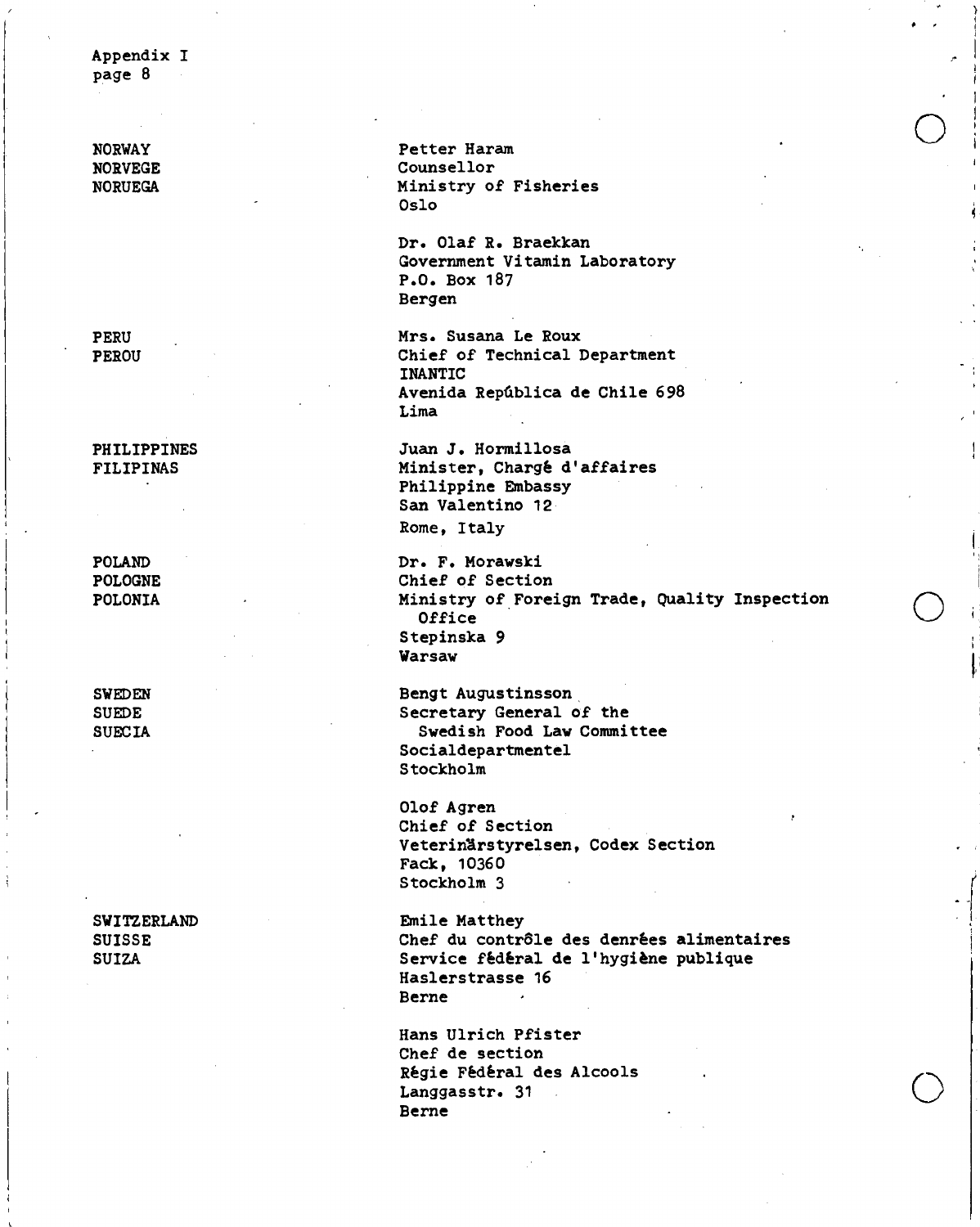**SWITZERLAND (cont.) Dr. Werner Hausheer SUISSE 124 Grenzacherstr** . **SUIZA Basel** 

**TRINIDAD AND TOBAGO TRINITE ET TOBAGO TRINIDAD Y TABAGO** 

•

•

o

**UNITED STATES OF AMERICA ETATS-UNIS D'AMERIQUE ESTADOS UNIDOS DE AMERICA** 

**Prof. Otto Hoegl GrUneckweg 12 Berne** 

**Dr. Gian Franco Schubiger Société d'Assitance Technique**  Produits Nestlé **1814 La Tour de Peilz** 

**Dr. Michael G. Lines Chemistry/Food and Drug Division 115 Frederick Street Port-of-Spain** 

**TUNISIA Samir Miladi TUNISIE Head of Food Technology Division TUNEZ National Institut of Nutrition 120 Avenue de la Liberté Tunis** 

**UNITED KINGDOM Leon Garrick Hanson ROYAUME-UNI Chief Executive Officer REINO UNIDO Food Standards Division Ministry of Agriculture, Fisheries and Food Great Westminster House Horseferry Road London S.W.1** 

> **L.C.J. Brett UNILEVER HOUSE Blackfriars London E.C.4**

**J.H.V. Davies Assistant Secretary Ministry of Agriculture, Fisheries and Food Withehall Place London S.W.1** 

**Sam D. Fine Associate Commissioner for Compliance, Food and Drug Administration 200 C Street, S.W. Washington D.C. 20204**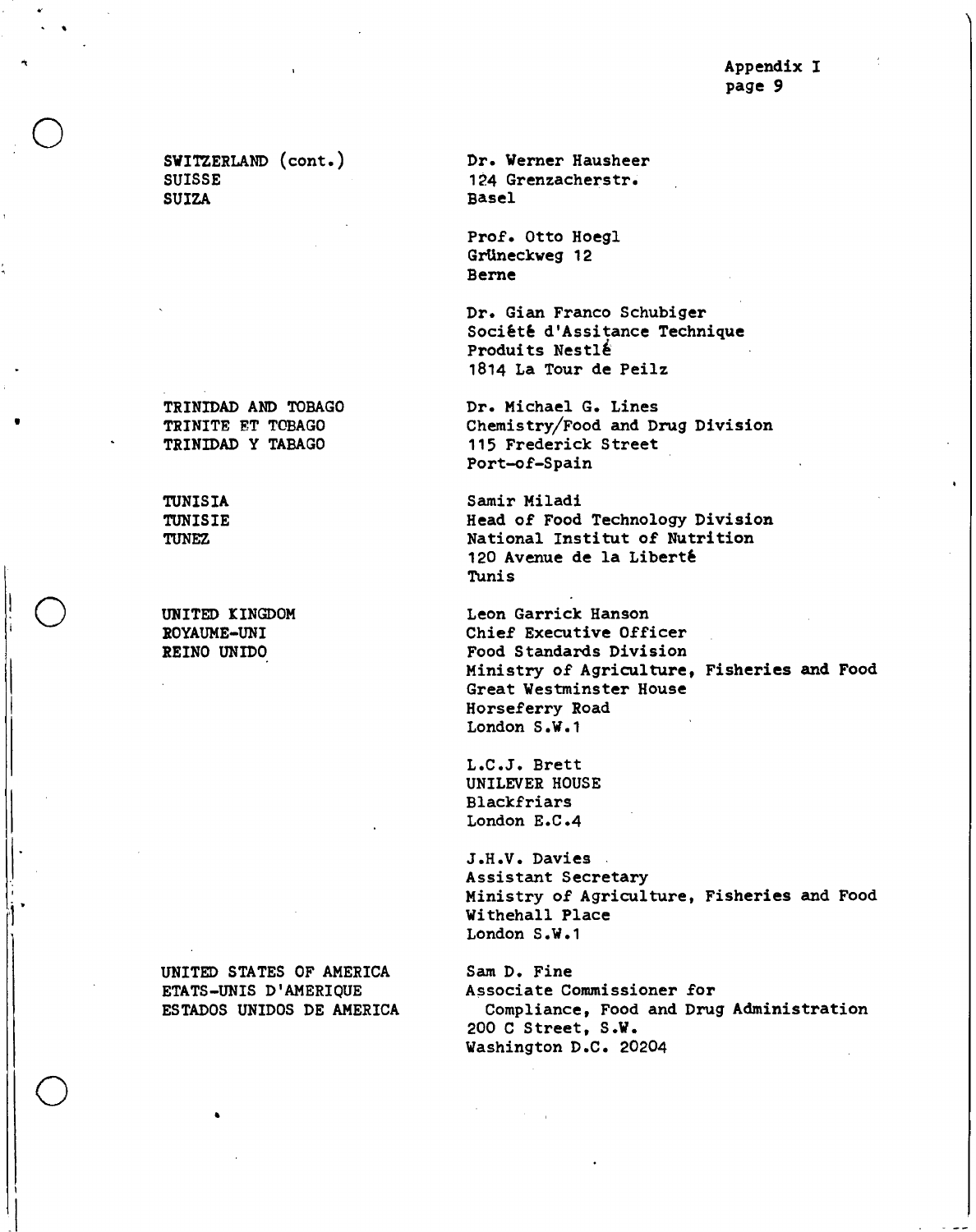**UNITED STATES OF AMERICA(cont.) Eddie F. Kimbrell ETATS-UNIS D'AMERIQUE Assistant Codex Coordinator** 

**Consumer and Marketing Service U.S. Department of Agriculture Washington D.C. 20250** 

**Leonard K. Lobred National Canners Association 1133 - 20th St. N.W. Washington D.C. 20036** 

**Michael F. Markel Markel, Hill & Byerley Zip 20004 Munsey Building Washington D.C.** 

**Donald M. Mounce VP Technical Administration Campbell Soup Co.**  375 **Memorial Ave. Camden, New Jersey 08101** 

**Joseph Slavin Assistant Director for Utilization & Engineering U.S. Bureau of Commercial Fisheries Washington D.C.** 

o

**OBSERVERS OBSEVATEURS OBSERVADORES** 

**LIBYAN ARAB REPUBLIC REPUBLIQUE ARABE LIBYENNE REPUBLICA ARABE DEL LIBANO** 

**SOUTH AFRICA AFRIQUE DU SUD AFRICA DEL SUR**  **,Abdulbari Khalil Counsellor for FAO Affairs Libyan Embassy Via Nomentana 365 Rome, Italy** 

**Andreas Bernardus Du Toit Commercial Secretary South African Embassy Piazza Monte Grappa 4 Rome, Italy**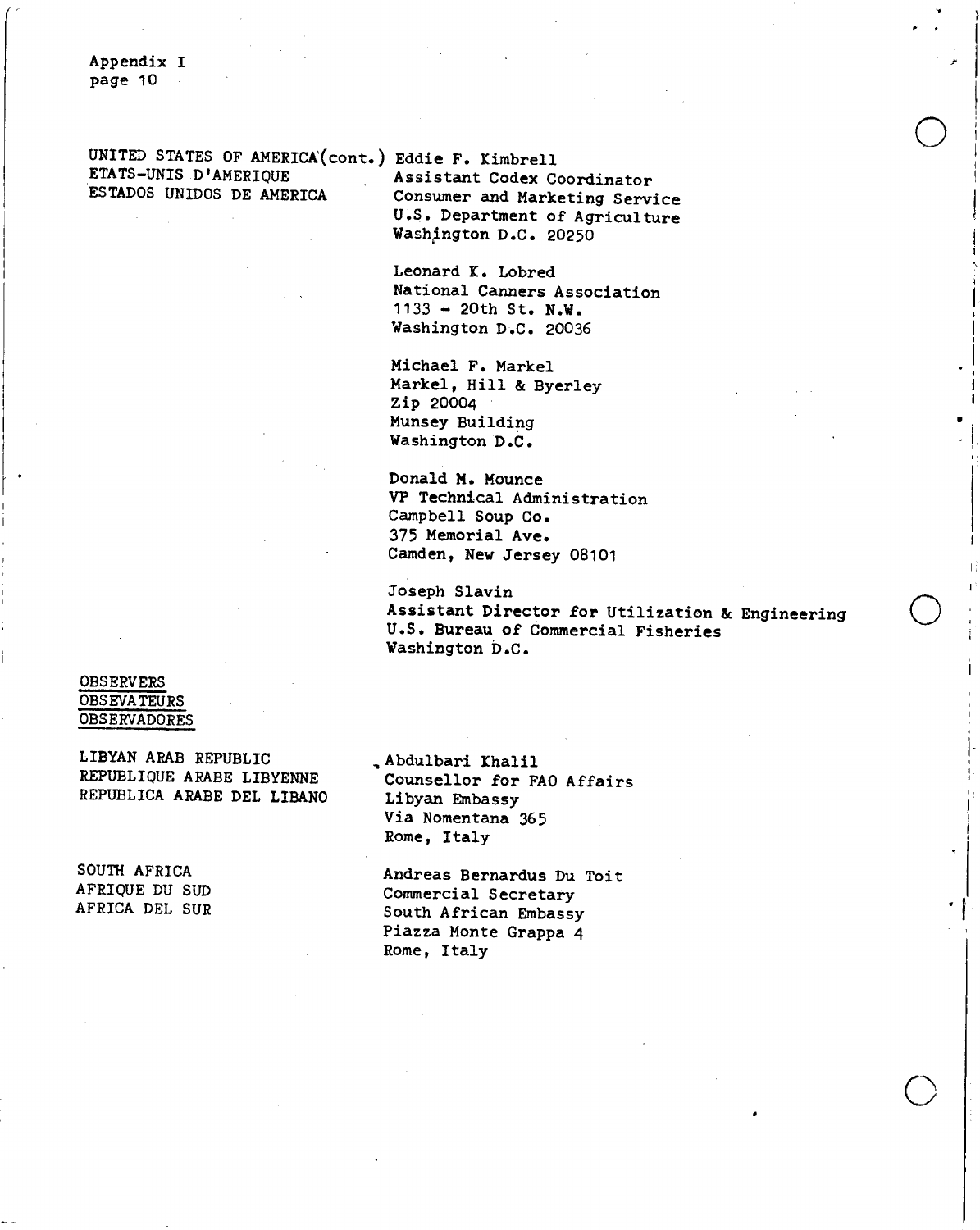**INTERNATIONAL ORGANIZATIONS ORGANISATIONS INTERNATIONALES ORGANIZACIONES INTERNACIONALES** 

**IFMA (International Federation of Margarine Associations)** 

**IOCU (International Organization of Consumers' Unions)** 

**OICC (Office International du Cacao et du Chocolat)** 

**FRUCOM (European Federation of Importers of Dried Fruits, Preserves, Spices and Honey)** 

**UNICE (Union des industries de la CEE)** 

**L.C.J. Brett 44, Raamweg The Netherlands** 

**Miss Daphne H. Grose Chief Librarian Consumers' Association 14 Buckingham St. London W.C. 2 United Kingdom** 

**Gian Franco Schubiger**  Président Comm. Experts OICC **Case Postale 88 CH-1814 La Tour de Peilz Switzerland** 

**Jan J. Mertens Vice-President 30, St. Amelbergalei B-2120 Schoten Belgium** 

**Georges Jumel 4 rue Ravenstein Bruxelles Belgium** 

**WHO PERSONNEL PERSONNEL DE L'OMS PERSONAL DE LA OMS**  **Dr. Z. Matyas Food Hygienist World Health Organization Avenue Appia 1211 Geneva 27, Switzerland**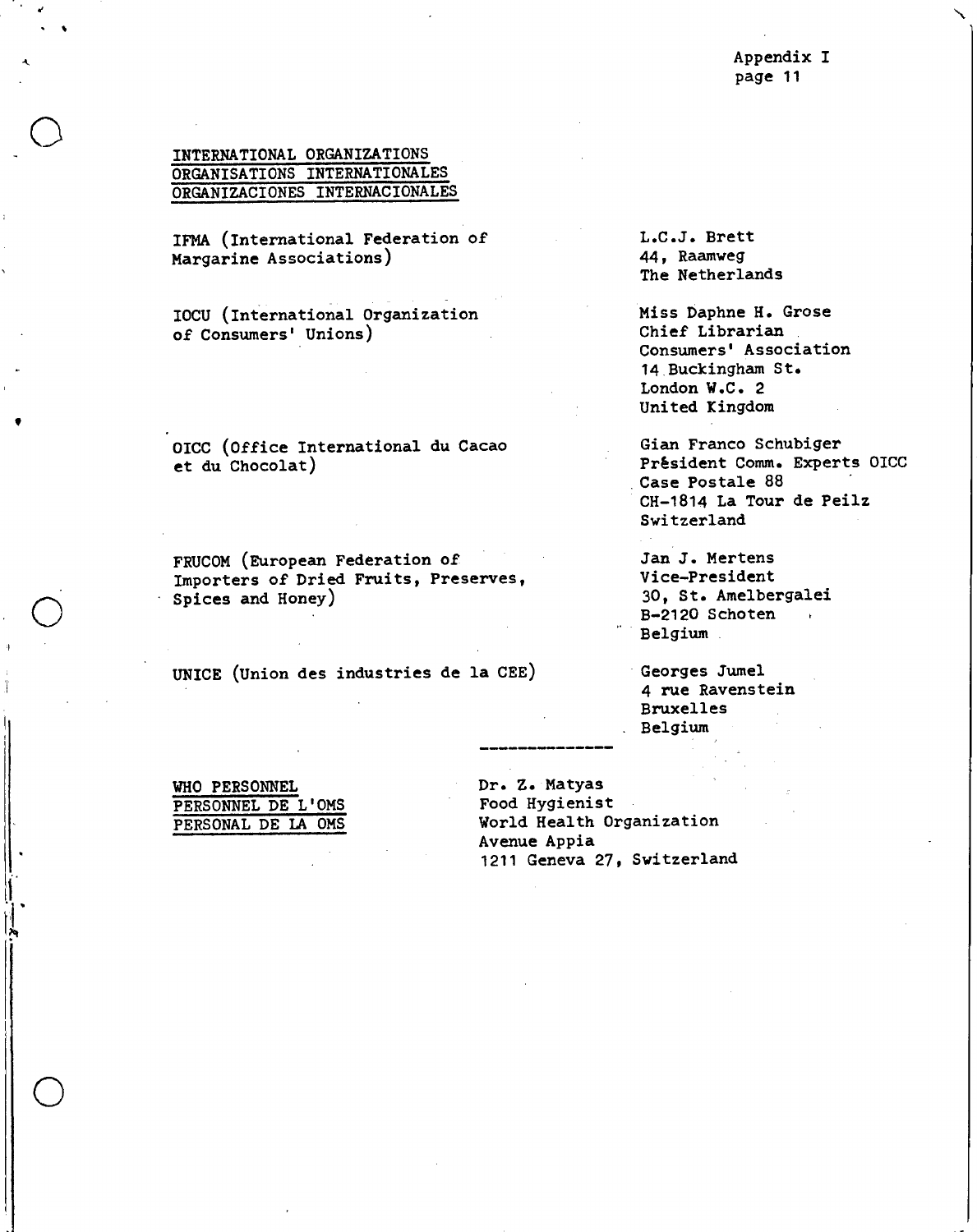**FAO PERSONNEL PERSONNEL DE LA FAO PERSONAL DE LA FAO** 

**G.O. Iermode Chief, Joint FAO/WHO Food Standards Programme FAO, Rome** 

I

 $^{\bullet}$  [f

**H.J. McNally Liaison Officer Joint FAO/WHO Food Standards Programme FAO, Rome** 

**L.G. Ladomery Food Standards Officer Joint FAO/WHO Food Standards Programme FAO, Rome** 

**W. de Haas Food Standards Officer Joint FAO/WHO Food Standards Programme FAO, Rome** 

Ing. H. Barrera-Benitez **Food Standards Officer Joint FAO/WHO Food Standards Programme** 

**R.I. Malik Chief, Food Standards, Additives and Regulations Section, NU FAO, Rome**